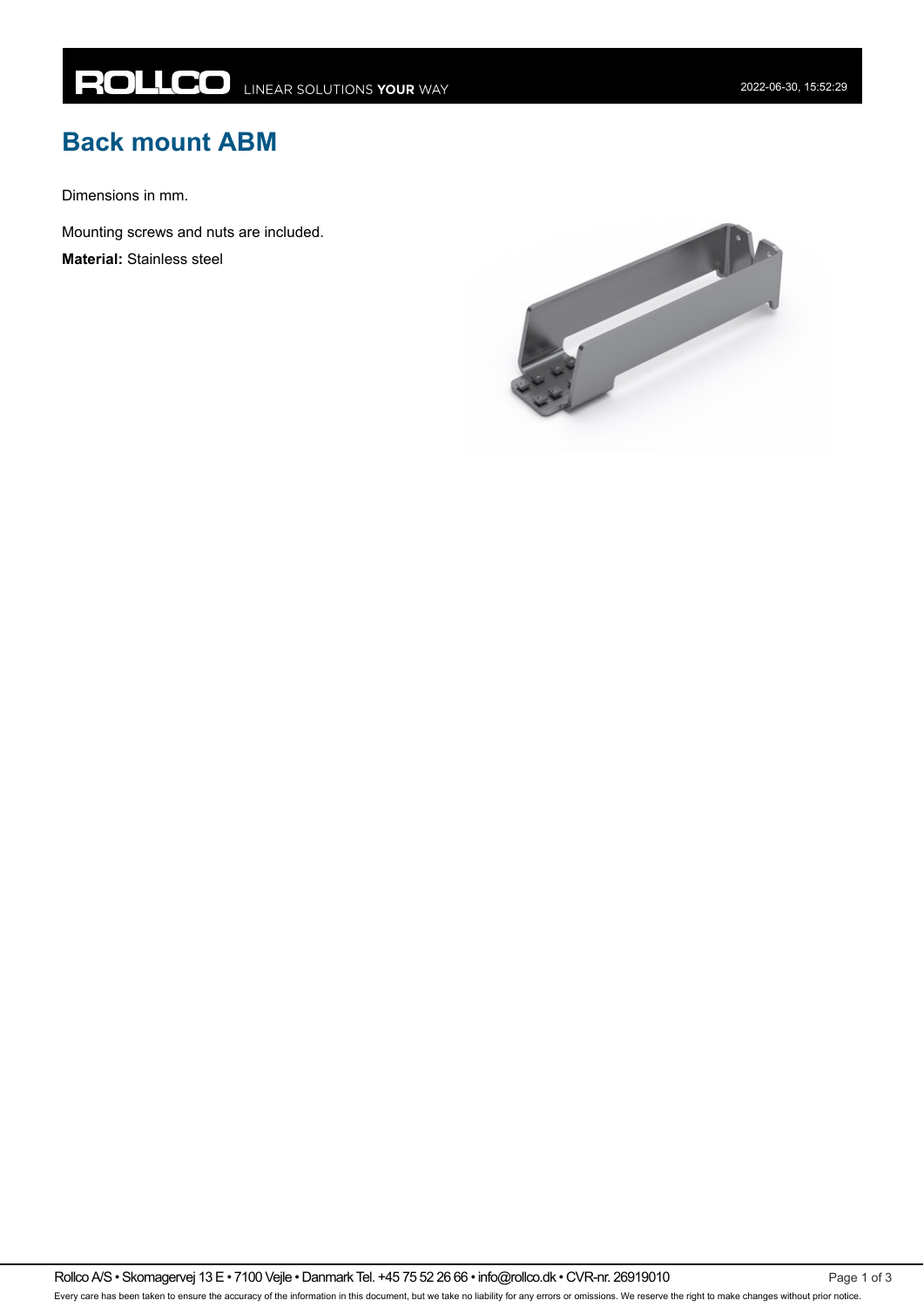## **Variant Data**

| <b>Designation</b>   | <b>Compatible with</b> | <b>Description</b> | <b>Material</b> | Fmax(N) | Mass (kg) |
|----------------------|------------------------|--------------------|-----------------|---------|-----------|
| ABM 25 - T1 - 108239 | <b>MCE 25</b>          | ARM 25 - T1        | Stainless steel | F MCE   | 0,14      |
| ABM 32 - T1 - 108237 | <b>MCE 32</b>          | ABM 32 - T1        | Stainless steel | F MCE   | 0.24      |
| ABM 32 - T2 - 108238 | <b>MCE 32</b>          | ABM 32 - T2        | Stainless steel | F MCE   | 0.29      |
| ABM 45 - T1 - 108235 | <b>MCE 45</b>          | ARM 45 - T1        | Stainless steel | F MCE   | 0,62      |
| ABM 45 - T2 - 105320 | <b>MCE 45</b>          | ABM 45 - T2        | Stainless steel | F MCE   | 0.72      |

Rollco A/S • Skomagervej 13 E • 7100 Vejle • Danmark Tel. +45 75 52 26 66 • info@rollco.dk • CVR-nr. 26919010